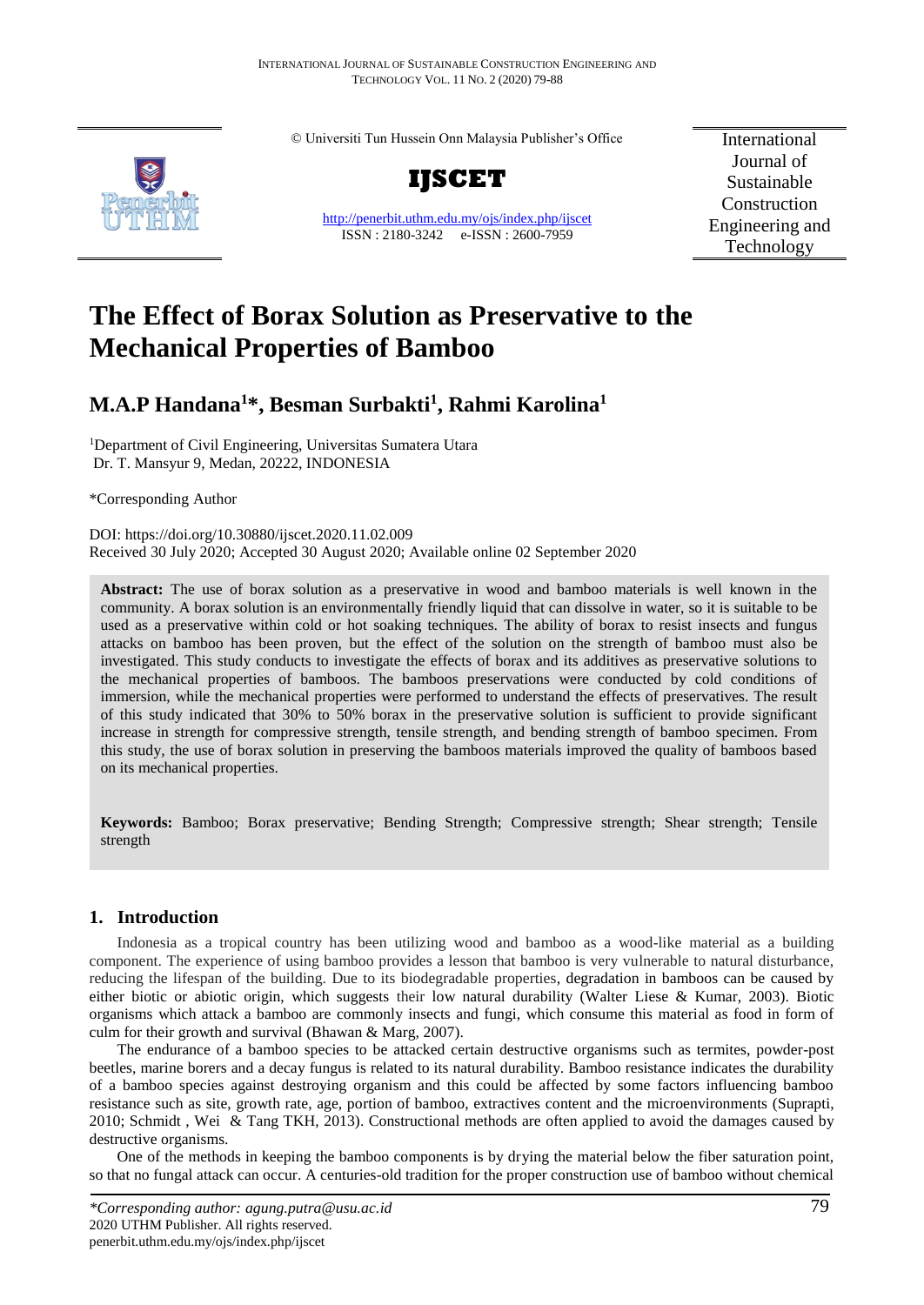treatment exists; commonly by placing bamboo or walls on either stones, pre-formed concrete footings or durable/pressure treated wood blocks, instead of putting them directly onto the ground. The culm should be cut just below a node for better stability instead of placing it directly into the concrete as it may shrink, leading to an interspace for moisture and humidity to be facilitating fungal attacks (Larasati, 2007).

Other than traditional method to preserve bamboo, protection with chemical preservatives is often used. The characteristics of an ideal preservative as it has been reported are: (i) toxicity to the target organism and minimum toxicity to the non-target organism, (ii) permanent fixation inside the bamboo culm, (iii) high penetration inside the bamboo tissues, (iv) easy disposal of treated product, and (v) strength of treated culm not affected by preservative impregnation (Walter Liese & Kumar, 2003). Environmental-friendly and water-borne preservatives have the ideal characteristics because these can penetrate the tissue of moist culms by diffusion process for achieving the protection.

In preserving the wood materials, boron compounds are the most common methods that have been utilized. It also has been reported that the use of Chromated Copper Arsenate (CCA) and Chrome Cooper Boron (CCB) types are used in Asia and other bamboo regions, preferably by factories which normally treat timber (Liese, 2007). Boron preservative compounds have no adverse impact on environment as long as it has been used in appropriate dosages. The properties of boron are odourless, colourless, no reactivity to metal, non-volatile and the prices relatively cheaper than heavy metal-based preservatives. Given that Boron elements are contained within the borax, this material could be utilized as alternatives in preserving the bamboo materials. The details of borax properties are given in Table 1 (Ninez, Prinindya, & Ardiansyah, 2014).

| $Na2B4O7$ .10H <sub>2</sub> O          |  |
|----------------------------------------|--|
| White or colourless crystalline powder |  |
| <b>Odourless</b>                       |  |
| 741°C (1365.8°F)                       |  |
| 1.71                                   |  |
| 11.34%                                 |  |
| 381.37                                 |  |
| 4.71%                                  |  |
|                                        |  |

|  |  |  |  |  | <b>Table 1 - Borax Properties</b> |
|--|--|--|--|--|-----------------------------------|
|--|--|--|--|--|-----------------------------------|

Borax solutions are effective to protect bamboo from destructive organisms (Tang, Schmidt, & Liese, 2009). Therefore, varied of concentrations of borax solutions can affect the mechanical properties of bamboos such as 10%, 20%, 30%, 40%, 50%, and 60% are conducted to investigate in this research to the effects of the mechanical properties of bamboo. This research also aims to investigate the effects of nodal at the test specimen to mechanical properties of bamboo.

## **2. Material, Specimen, and Testing**

#### **2.1 Preparation**

The bamboo species that involved in this research is *Dendrocalamus Asper* taken from Deli Serdang Regency in eastern region of Sumatera Utara Province. This species of bamboo is widely known in this area because it can be found in commonly in this region (Saputri, 2012). The bamboo culms of 200 cm length were left to be dried for two weeks (Fig. 1). Non-pressure treatment by immersing the bamboo culms in cold conditions were chosen as the preservative method. The bamboo culms were treated by keeping them submerged in water-borne preservative solution. The preservative were adsorbed into the bamboo due to the gradient concentrations, and the cell sap moved out due to osmotic pressure (Bhawan & Marg, 2007). Every variation of borax solution was prepared in cylinder tanks for the soaking methods, while the bamboo culms were immersed inside the cylinder tank for 14 days (Fig. 2). After each cycle of treatments, the solution inside the tank was changed to ensure the same processing method to every bamboo culms.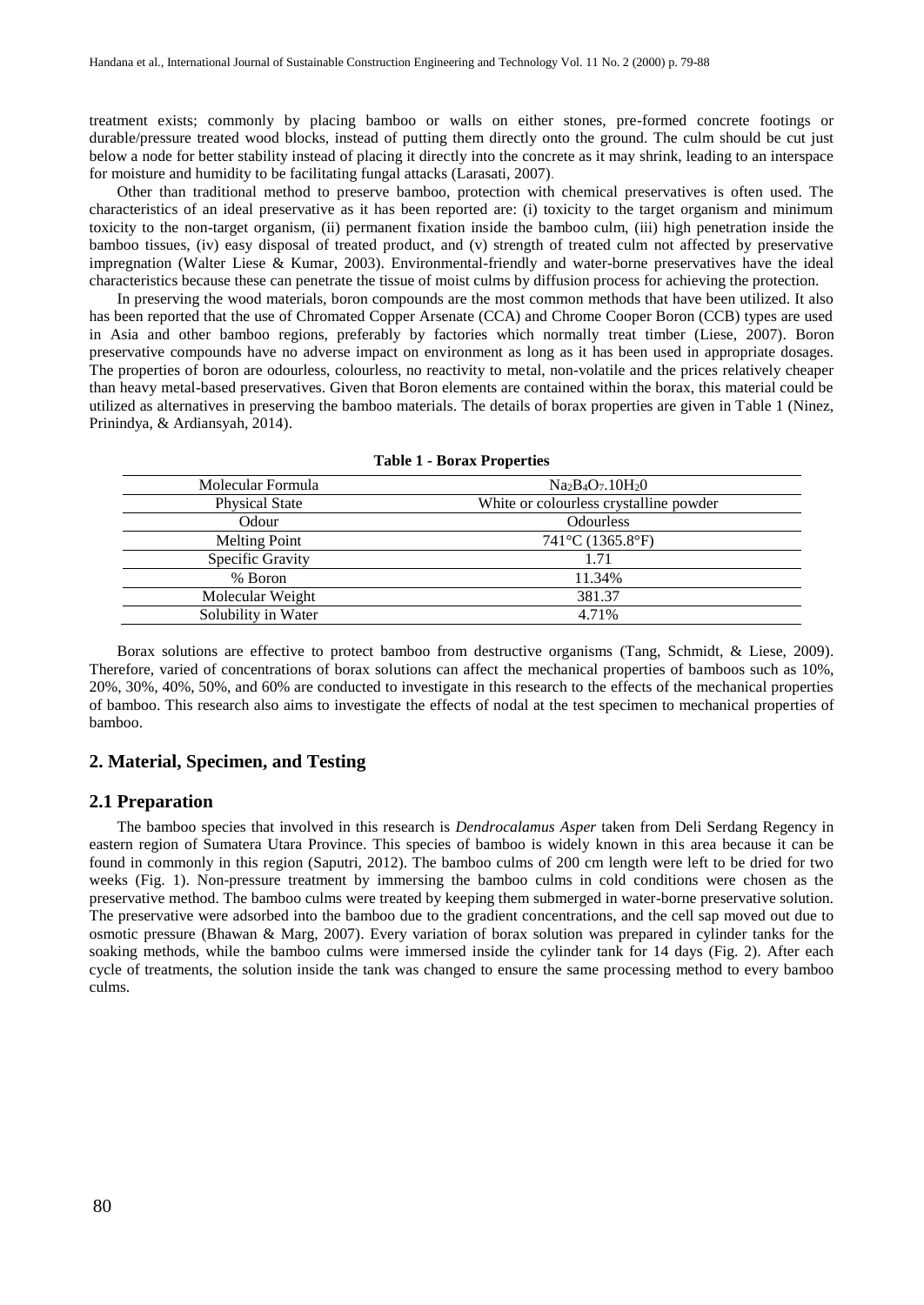

**Fig. 1 - Preparation work for bamboo culm** 



**Fig. 2 - Bamboo soaking process**

After the bamboo culms being removed from the cylinder tank and stacked vertically for another 14 days, these culms were cut into small specimens for compression, shear, tensile, and bending test. Five random specimens in internode and node region from the bamboo culms were selected for each type of test, which can be seen from Table 2.

|                  |                     | $\mu$        |              |              |  |  |  |
|------------------|---------------------|--------------|--------------|--------------|--|--|--|
| Percent of Borax | Number of Specimens |              |              |              |  |  |  |
|                  | Compression         | <b>Shear</b> | Tensile      | Bending      |  |  |  |
| 0%               | 5 nodes             | 5 nodes      | 5 nodes      | 5 nodes      |  |  |  |
|                  | 5 internodes        | 5 internodes | 5 internodes | 5 internodes |  |  |  |
| 10%              | 5 nodes             | 5 nodes      | 5 nodes      | 5 nodes      |  |  |  |
|                  | 5 internodes        | 5 internodes | 5 internodes | 5 internodes |  |  |  |
| 20%              | 5 nodes             | 5 nodes      | 5 nodes      | 5 nodes      |  |  |  |
|                  | 5 internodes        | 5 internodes | 5 internodes | 5 internodes |  |  |  |
| 30%              | 5 nodes             | 5 nodes      | 5 nodes      | 5 nodes      |  |  |  |
|                  | 5 internodes        | 5 internodes | 5 internodes | 5 internodes |  |  |  |
| 40%              | 5 nodes             | 5 nodes      | 5 nodes      | 5 nodes      |  |  |  |
|                  | 5 internodes        | 5 internodes | 5 internodes | 5 internodes |  |  |  |
| 50%              | 5 nodes             | 5 nodes      | 5 nodes      | 5 nodes      |  |  |  |
|                  | 5 internodes        | 5 internodes | 5 internodes | 5 internodes |  |  |  |
| 60%              | 5 nodes             | 5 nodes      | 5 nodes      | 5 nodes      |  |  |  |
|                  | 5 internodes        | 5 internodes | 5 internodes | 5 internodes |  |  |  |

|  |  |  |  | <b>Table 2 - Sample Distribution</b> |  |  |  |  |  |
|--|--|--|--|--------------------------------------|--|--|--|--|--|
|--|--|--|--|--------------------------------------|--|--|--|--|--|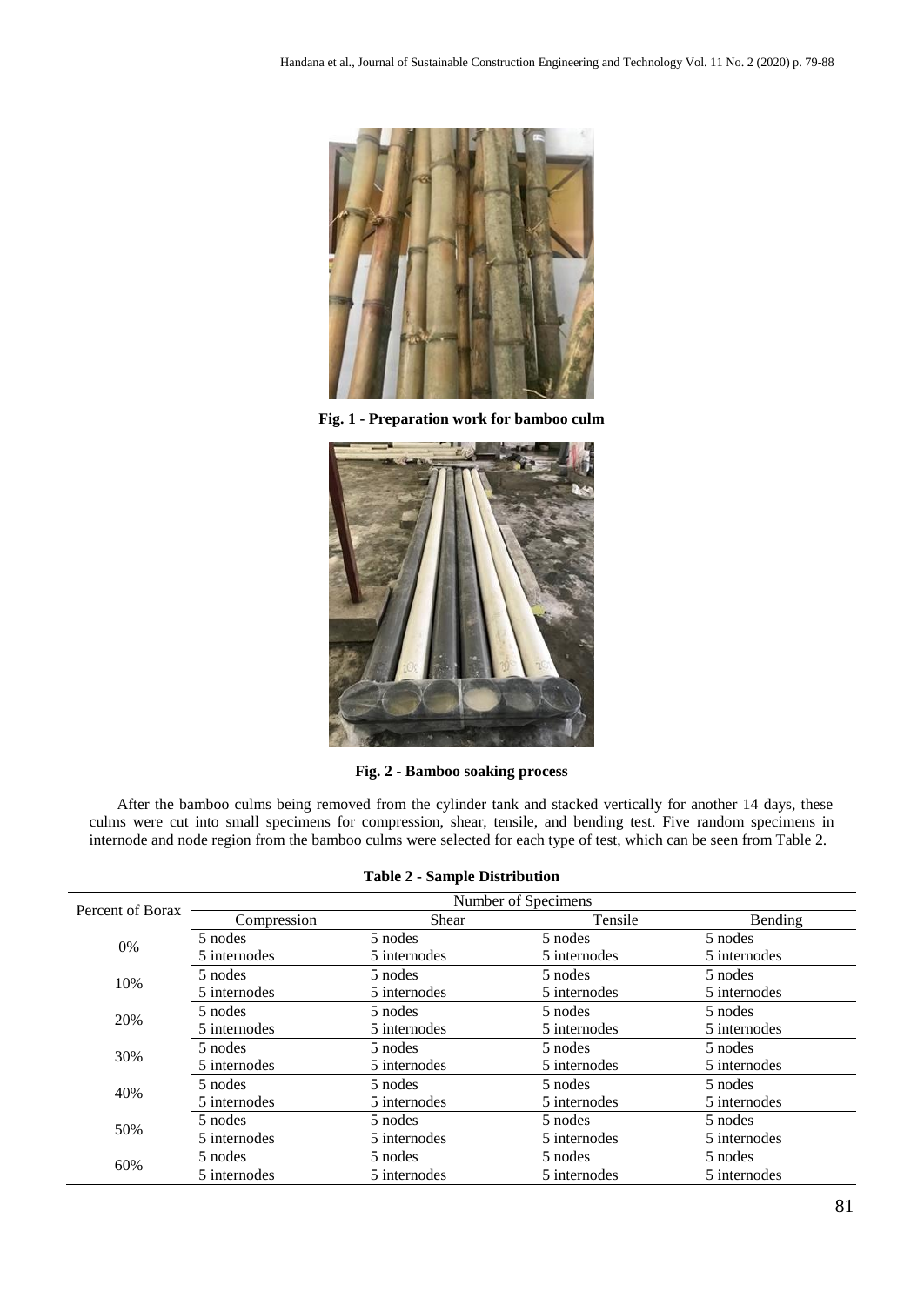# **2.2 Compression Test**

Compression tests paralleled to the axis were made on the specimens with node at the centre and without node (internode). The length of the specimen was prepared to be twice of the outer diameter (Fig. 3).



**Fig. 3 - Compression Test specimen**

Five center node specimens and five node specimens were tested, followed by placing and testing on Compression Testing Machine (Fig. 4) under a constant rate of 0,01 mm/s until the specimen failed as described in ISO 22157- 1:2004 (22157-1, 2004). The compression strength was determined based on average value of maximum load recorded for each specimen. The following Fig. 4 displays the compression tests performed.



**Fig. 4 - Set up for Compression Test**

## **2.3 Shear Test**

Shear test paralleled to the axis were performed with the specimens as it is shown in Fig. 5. The specimen taken from bamboo strips were tested with 5 specimens with node at the centre node and another 5 specimens without node (internode). The maximum loads for each specimen were recorded, and the shear strength was calculated from the average value of all recorded results. The specimens were tested based on the Universal Testing Machine (Fig. 6).



**Fig. 5 - Shear Test specimen**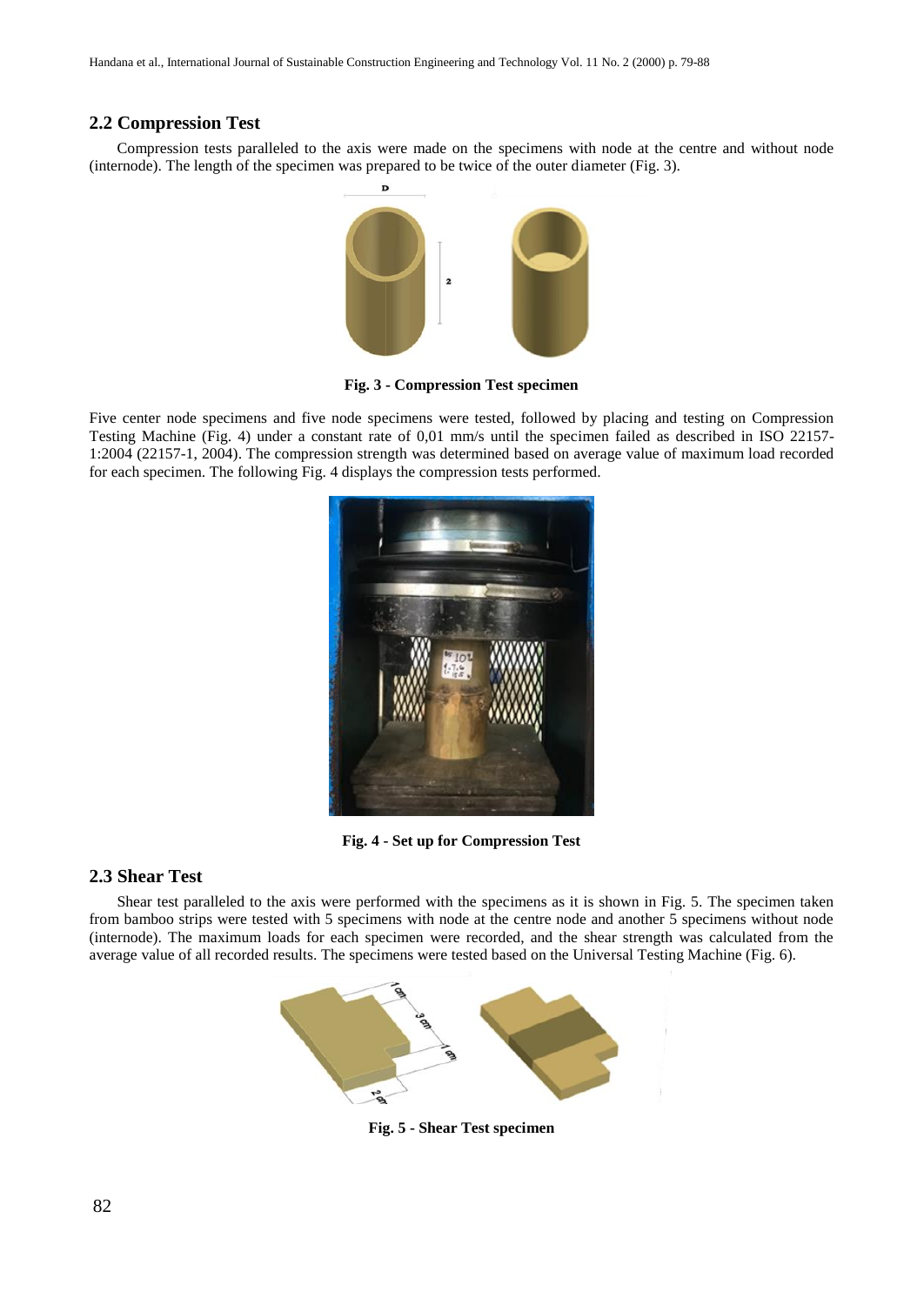

**Fig. 6 - Set up for Shear Test**

# **2.4 Tensile Test**

Tensile test specimen as described in ISO 22157-2:2004 had a unique shape (22157-2, 2004) (Fig. 7). All of the specimen were cut parallel to the grain and prepared with node at the centre node and without node (internode). The specimen tested under a constant rate of 0.01 mm/s on an Universal Testing Machine (Fig. 8).



**Fig. 7 - Tensile Test specimen**



**Fig. 8- Set up for Tensile Test**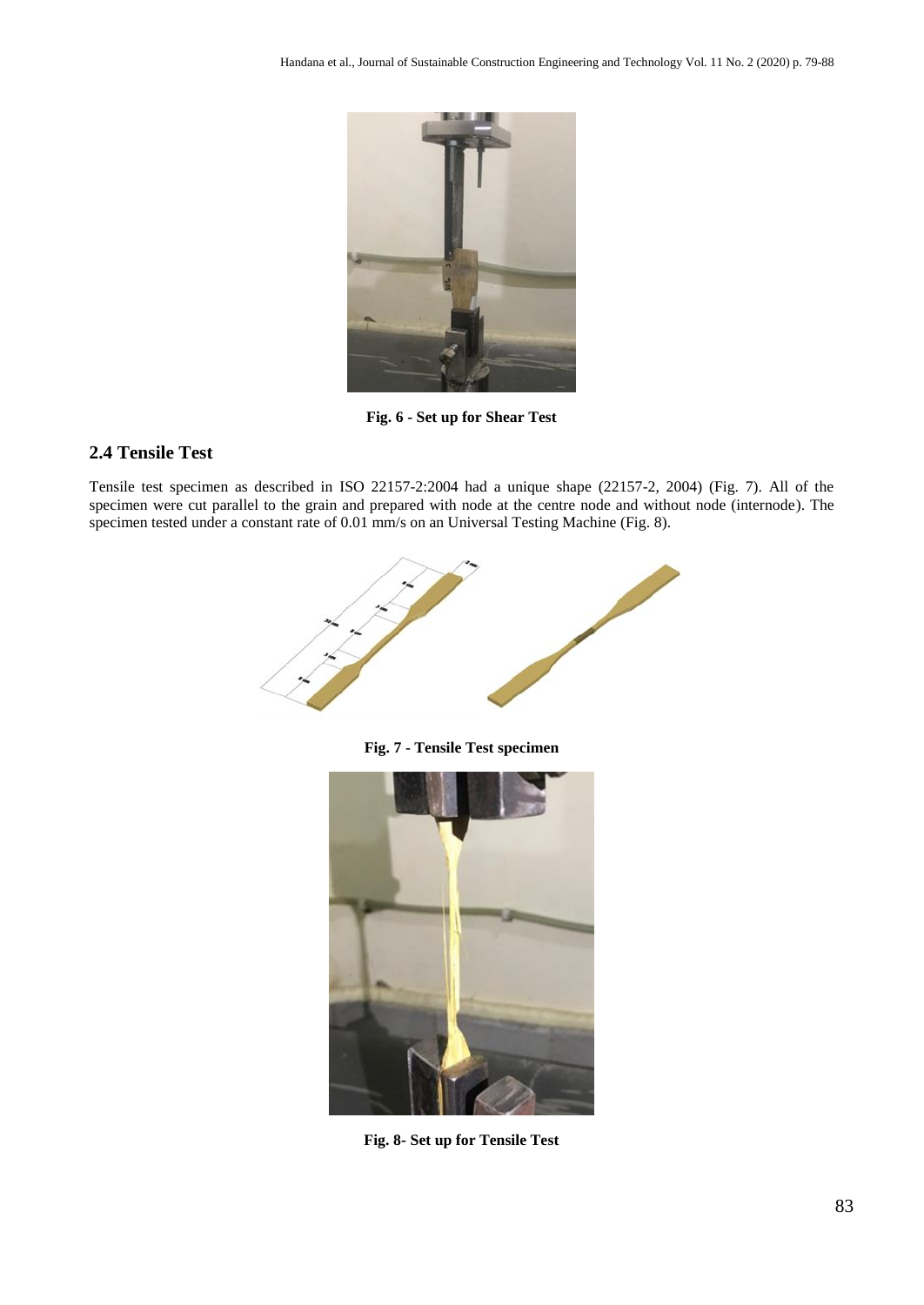# **2.5 Bending Test**

Bending test was conducted on t x 15 mm x 200 mm bamboo strip (Fig. 9), where t was the thickness of bamboo strip. The bamboo strip specimens were centre node and without node (internode). The bending test method was three points loading, and the test was conducted on Universal Testing Machine (Fig. 10), while the maximum bending load was recorded to the specimens. The average values from test result were calculated to determine the bending strength.



**Fig. 9 - Bending Test specimen**



**Fig. 10 - Set up for Bending Test**

# **3. Results and Discussions**

# **3.1 Compressive Strength**

Different failure patterns of bamboo specimen after compressive test are shown in Fig. 11 below. Internode bamboo specimen had vertical crack pattern while the center node of the bamboo specimens had bearing failure pattern.



**Fig. 11 - Failure pattern of compressive test specimen**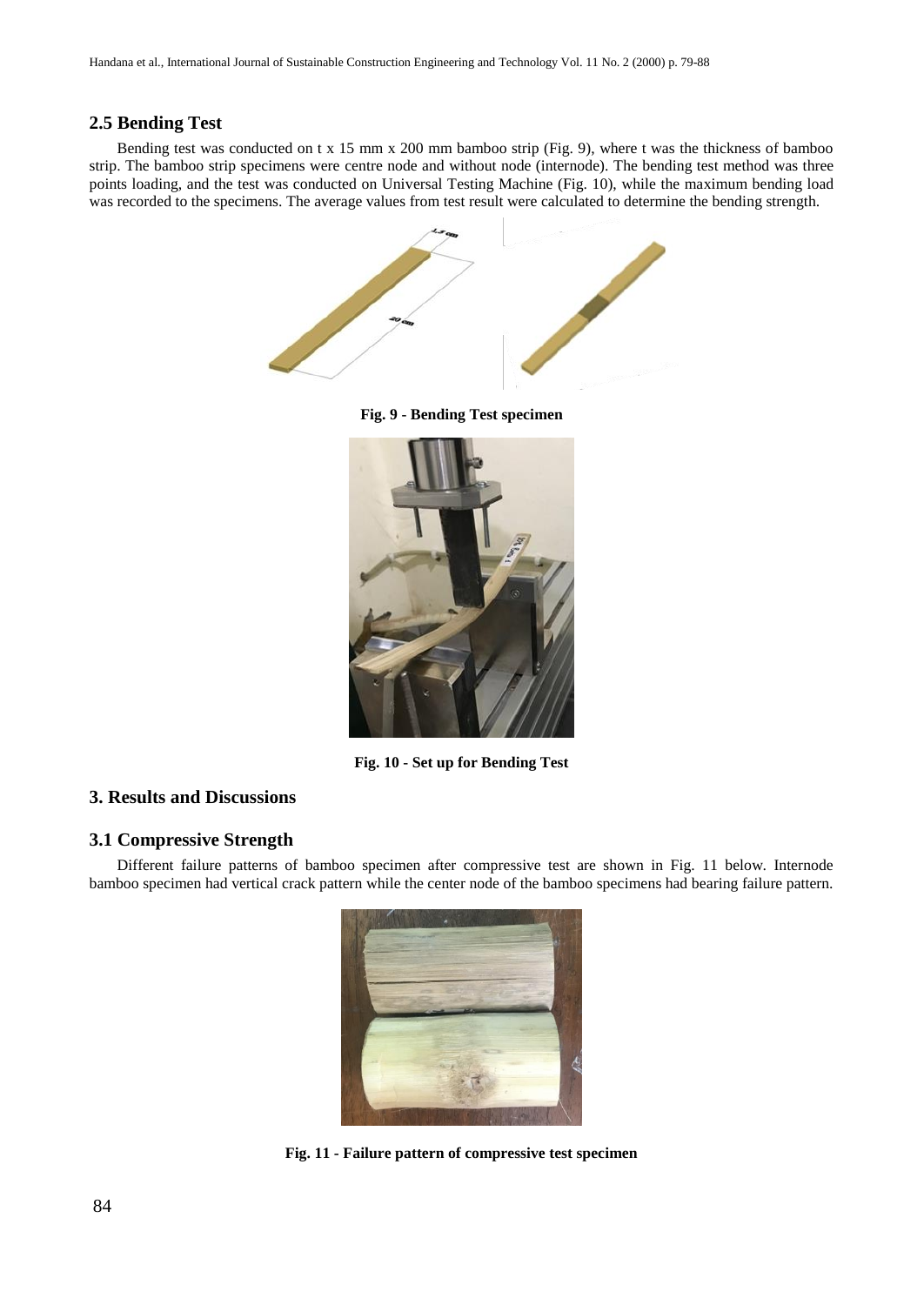

Compressive strengths of center node and internode bamboo specimens are reported in (Fig. 12).

From the result, the average compressive strengths from centre node of bamboo specimens were slightly weaker than those from the internode bamboo spesimens. This result is similar to a previous research that studied the effect of node and internode on the mechanical properties of bamboos (Oka, Triwiyono, Awaludin, & Siswosukarto, 2014). The previous research shows the average compressive strength from node specimen was 50.50 MPa, while the average compressive strength from internode specimen was 52.27 MPa. The result from the previous research also shows that the use Borax solution as preservative also provided small effects to the compressive strength of the spesimen in particular for the centre node site. 30% percentage of borax provided the highest compressive strength for both the centre node and internode bamboo specimens.

#### **3.2 Tensile Strength**

Failure pattern of centre node and internode bamboo from tensile test occurs in reduced area of the specimen (Fig. 13).



**Fig. 13 - Failure pattern of compressive test specimen**

The following Fig. 14 displays the tensile test results of the center node and internode of bamboo specimens. These results are satisfactory because a previous research shows that the average tensile strength of *Dendrocalamus Asper* bamboo that grew and preserved with borax solution in neighbouring country, Perak, Malaysia was 221.95 MPa (Awalluddin et al., 2017). The result also shows that node can greatly be reduced the tensile strength of bamboo specimens. As for the effect of borax solution as preservative, 50% percentage of borax solution provided the highest tensile strength. The increase of strength affected to the centre node and internode bamboo specimens.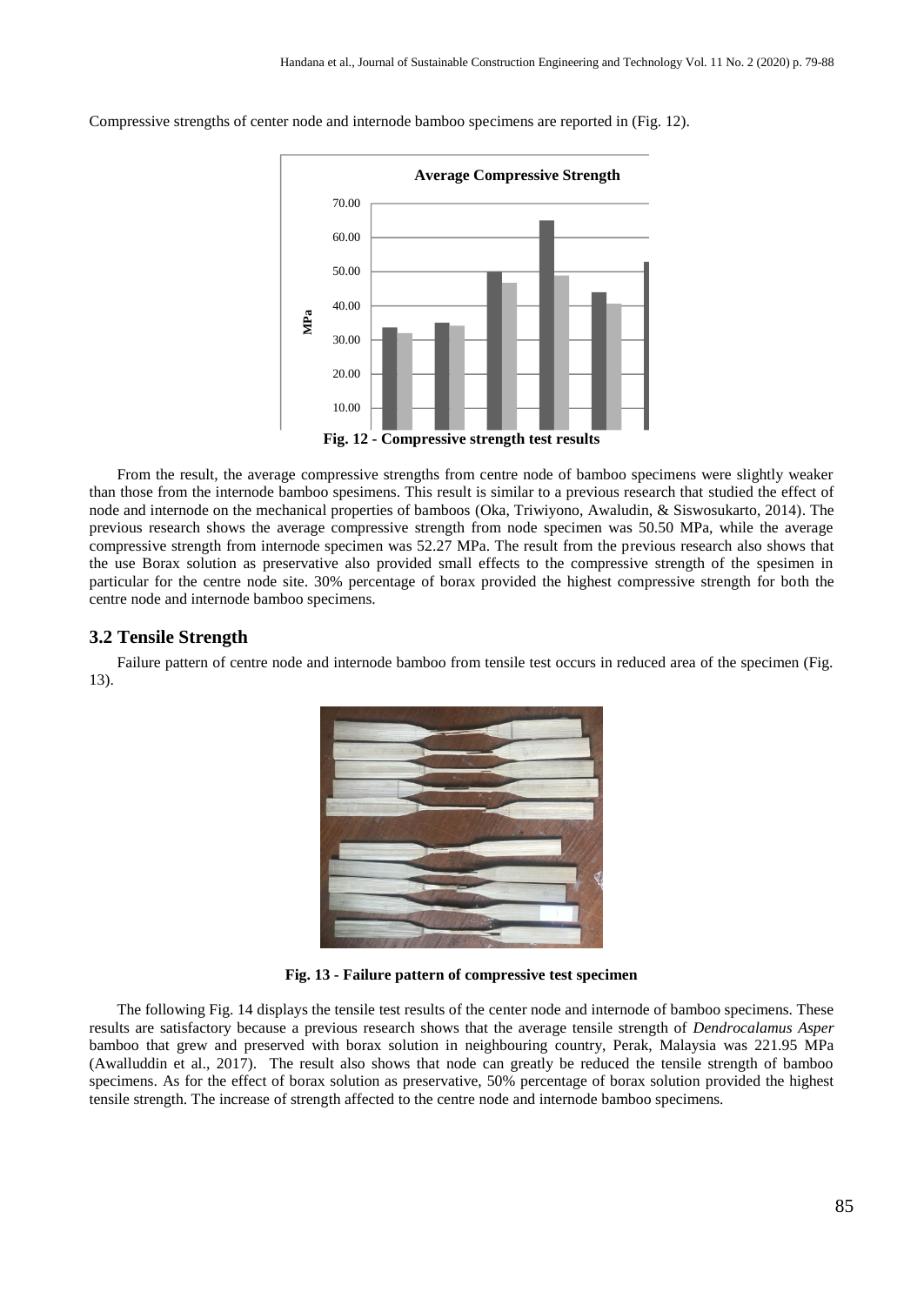

**Fig. 14 - Tensile strength test results**

# **3.4 Shear Strength**

Centre node and internode bamboo specimen shows same failure pattern after shear test was conducted.



**Fig. 15 - Failure pattern of shear test specimen**

Vertical crack lines in dedicated area were the evidences that specimens experienced shear failure (Fig. 15). Shear strength of the center node and internode bamboo specimens are reported in (Fig. 16).

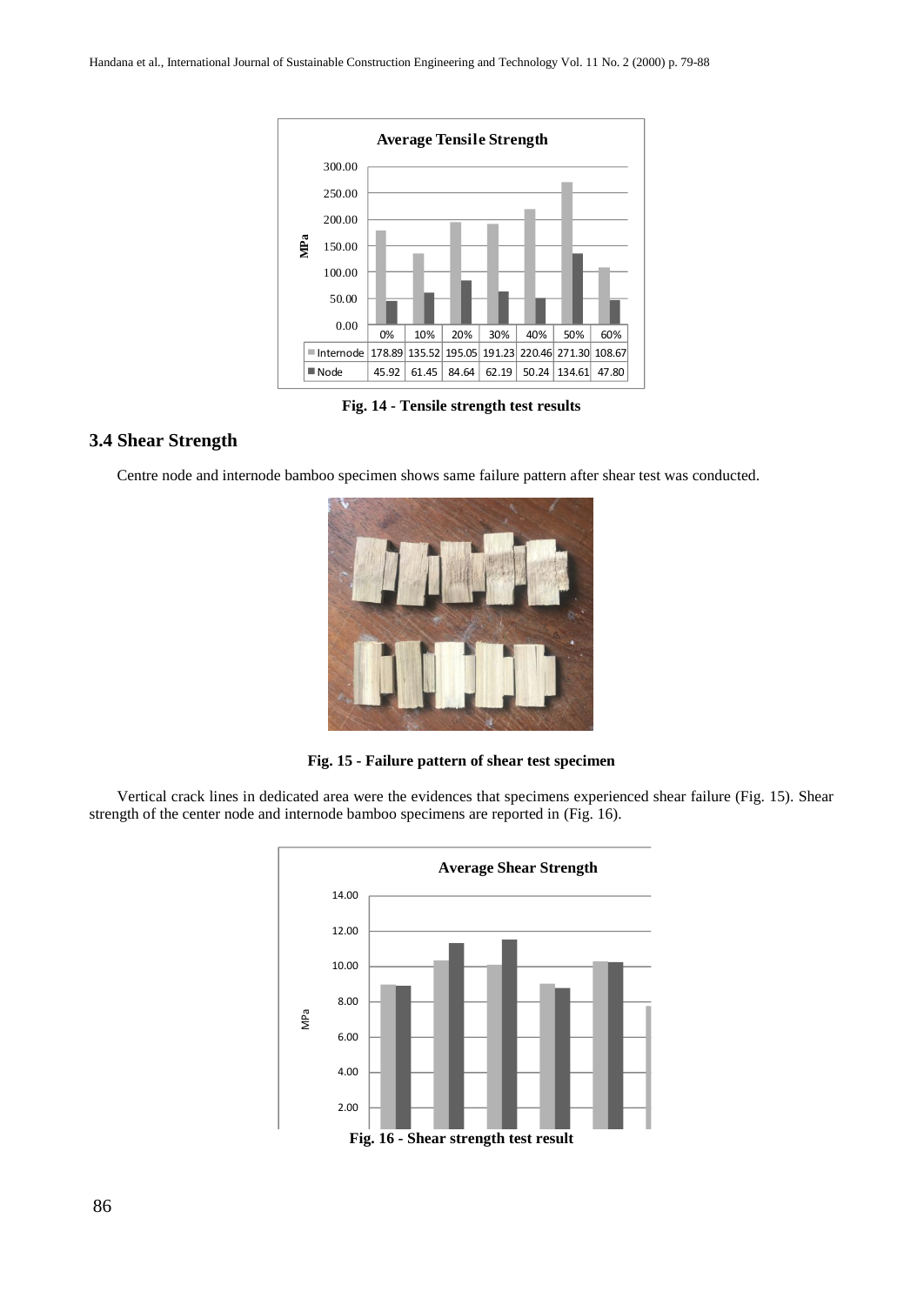The test results show that the shear strength at 0%, 10%, 20%, 30%, and 40% of borax solution percentage display no differences. However at 50%, and 60% of borax solution percentage, the shear strengths have decreased. Node provides small effects on shear strength to the bamboo specimens. Previous research by Oka et al., has reported that the average shear strength in node region accounted for 7.77 MPa, while average shear strength in internode region was 7.60 MPa, which also indicate that node provides small effects on shear strength to the bamboo specimens (Oka et al., 2014).

# **3.4 Bending Strength**

The bending test is conducted by not using full scale round of bamboos beam, but it only uses the bamboo strip specimen with center node and without node (internode). The following Fig. 17 shows that bending failure of internode specimen occurred at the center of the specimen, while in the center node specimen had slightly of the bending failure off the center of the specimen, or after the node region.



**Fig. 17 - Failure pattern of bending test specimen**

Bending strengths of the center node and internode bamboo specimen are reported in the following Fig. 18.



The strength test results showed that the addition borax solution mostly reduced the bending strengths of to the internode of bamboos specimens, only for the 30% of concentration provided a small effect to the strength, whereas the bending strengths of the nodes were increased mostly increased by the addition of this solution. The node parts of bamboos give additional strength to the bending properties. As it has been reported by Grnanaharan et al. that the strength of Guadua bamboos had different properties after being tested in different procedures due to the split/ strip specimens, indicating the importance of MOR and MOE to each split specimens (Gnanaharan, Janssen, & Arce, 1995).